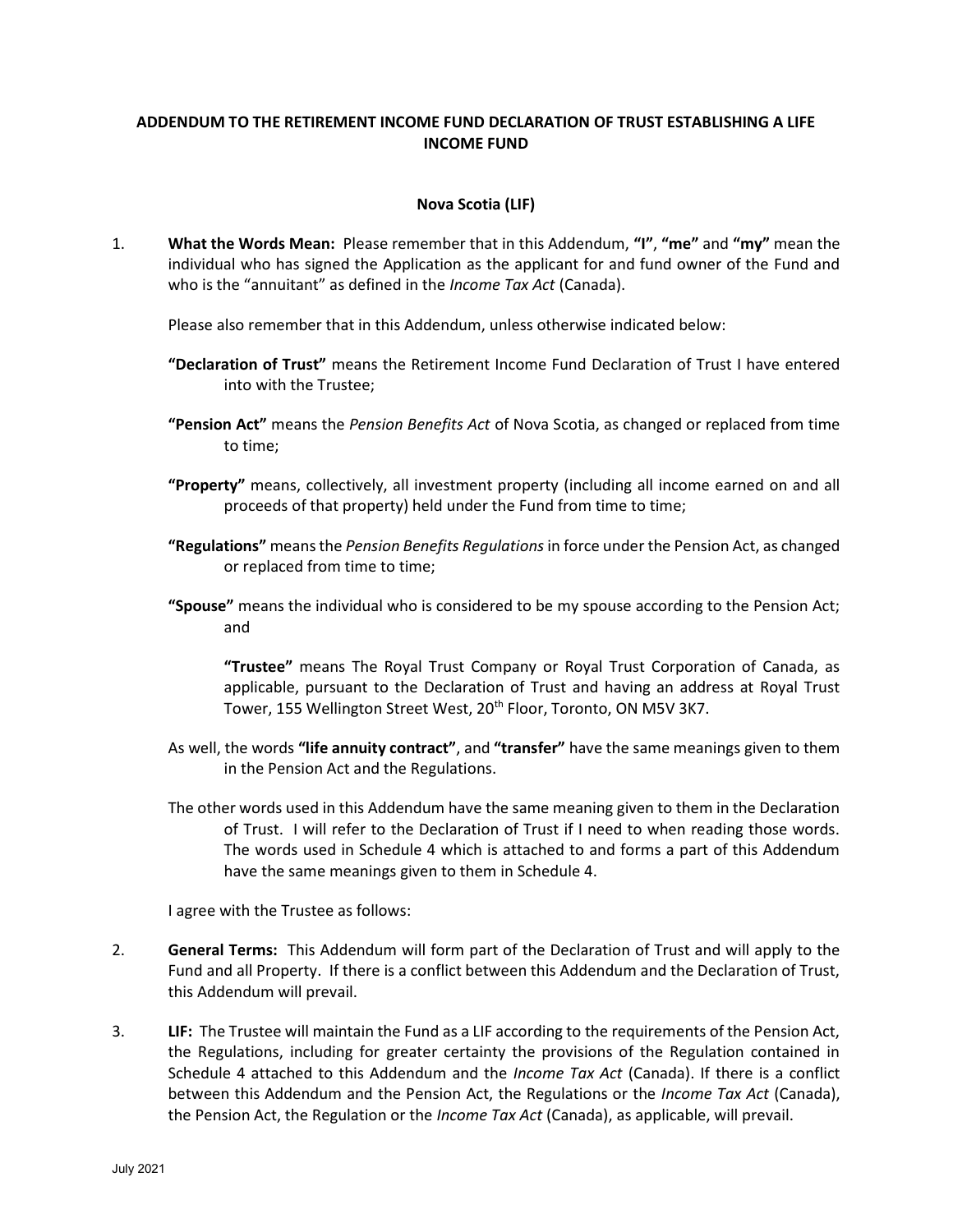- 4. Reliance on Information: The Trustee is entitled to rely upon information provided by me in my application to:
	- (a) purchase the Fund; and
	- (b) withdraw money from the Fund, including excess amounts, as that term is defined in the Pension Act and Regulations. An application that meets the requirements of the Pension Act and Regulations constitutes an authorization to the Trustee to make the payment or transfer from the Fund in accordance with the Pension Act and Regulations, including the payment of excess amounts from the Fund. The Trustee is required to make the payment or transfer to which I am entitled no later than 30 days after it receives the completed application, and any additional information relating to the application and accompanying documents that the Trustee considers necessary to assist in understanding the documents or verifying their authenticity.
- 5. Spousal Consent: If I have a Spouse and wish to transfer pension benefits to the Fund, I must first obtain, and provide the Trustee with, evidence in writing of the consent of my Spouse in accordance with this Addendum.
- 6. Investment of Property: The Property in the Fund will be invested in accordance with my instructions in a manner that complies with the rules for the investment of RRIF money contained in the Income Tax Act (Canada) and the regulations thereunder.
- 7. **Amendment:** The Trustee will not amend this Addendum except as provided in Schedule 4 and the Regulations.
- 8. Valuation: The value of the Property on the date I sign an application must be determined using the most recent statement about the Fund given to me and dated no earlier than 1 year before the date I sign the application. The methods and factors that are to be used to establish the value of the Fund for the purpose of a transfer of Property, the purchase of a life annuity contract, and a payment or transfer on my death, will be the standard methods and factors employed by the Trustee to determine the fair market value of the Fund at the time such transfer, purchase or payment is made by the Trustee.
- 9. Differentiation on the Basis of Sex: [Check one below]
	- $\Box$  The commuted value of the pension benefit transferred to the Fund was determined on a basis that differentiated on the basis of sex.
	- $\Box$  The commuted value of the pension benefit transferred to the Fund was not determined on a basis that differentiated on the basis of sex.
- 10. Disclosure: The Trustee agrees to provide the information described in section 14 of Schedule 4 to the persons described therein.
- 11. **Transfers from the Fund:** The Property in the Fund may be transferred as provided in Schedule 4, including to purchase an immediate or deferred life annuity, in accordance with the definition of retirement income in subsection 146(1) of the *Income Tax Act* (Canada), and provided by a person authorized under the laws of Canada or a province to sell annuities as defined in section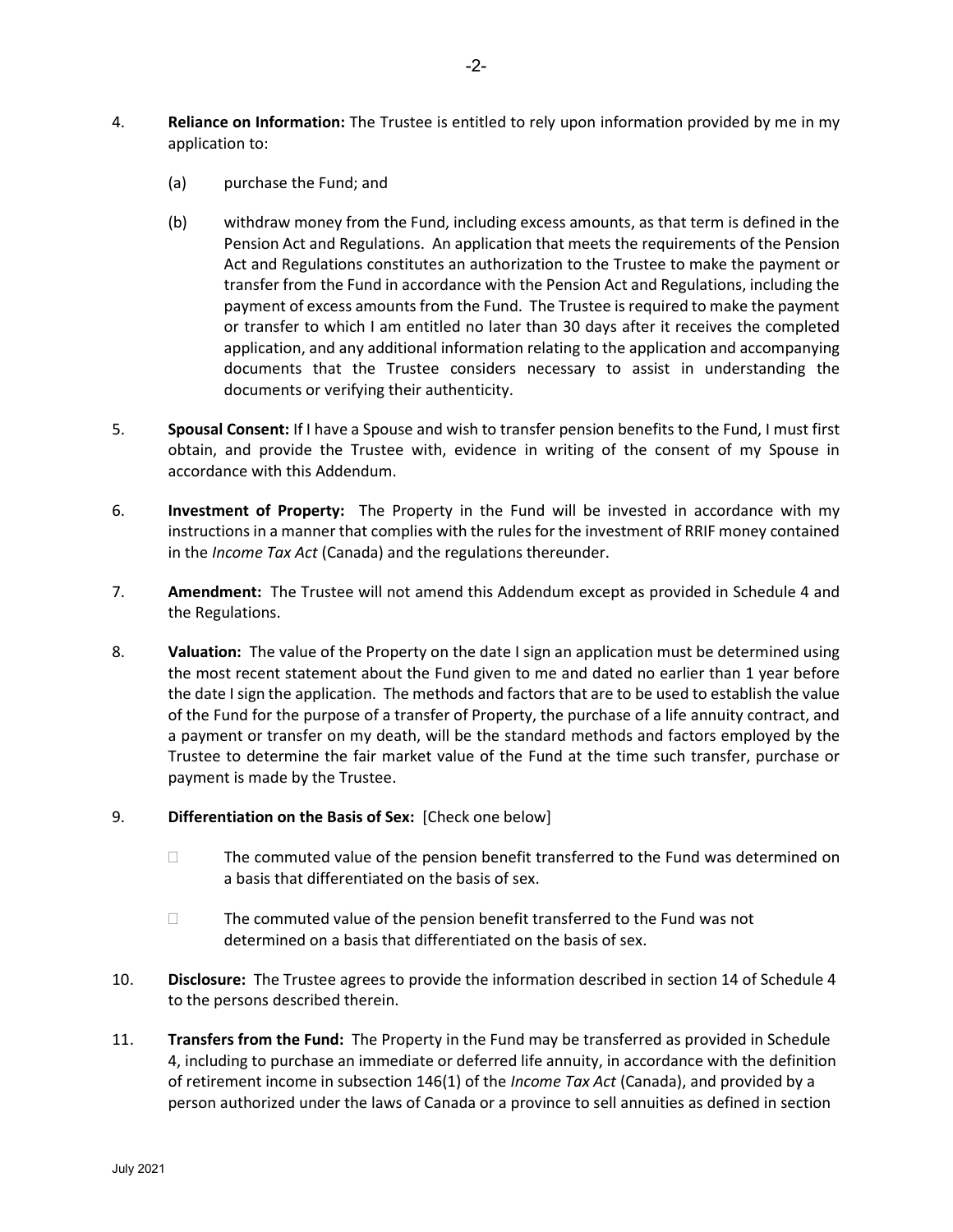248 of the *Income Tax Act* (Canada) under an insurance contract, provided that the annuity does not commence on a date earlier than 10 years prior to the earliest normal retirement date provided under any of the registered pension plans from which the Property has been transferred and that commences by December 31 of the year in which the I attain the maximum age for the commencement of a retirement income as prescribed by the Income Tax Act (Canada), the Pension Act and the Regulations from time to time.

# 12. No Assignment or Commutation: Except as provided in the Pension Act:

- (a) the Property in the Plan may not be assigned, charged, alienated, anticipated or given as security, and any transaction purporting to assign, charge, alienate, anticipate or give the Property as security is void; and
- (b) the Property in the Plan may not be commuted or surrendered during my lifetime, and any transaction purporting to surrender or commute the Property in the Plan is void, except where an amount is required to be paid to reduce the amount of tax otherwise payable under Part X.1 of the Income Tax Act (Canada).

# Schedule 4: Nova Scotia LIF Addendum

(Pension Benefits Regulations)

Note: This document is Schedule 4 to the Pension Benefits Regulations (Nova Scotia). It forms part of the regulations and must be read construed and interpreted in conjunction with the Pension Benefits Act and its regulations.

# Definitions for this Schedule

1 In this Schedule,

"Act" means the Pension Benefits Act;

"domestic contract", as defined in Section 2 of the regulations, means a written agreement referred to in, and for the purpose of Section 74 of the Act or Section 14 of the Pooled Registered Pension Plans Act that provides for a division between spouses of any pension benefit, deferred pension, pension, LIRA or LIF and includes a marriage contract as defined in the Matrimonial Property Act;

"federal Income Tax Act", as defined in Section 2 of the regulations, means the Income Tax Act (Canada) and, unless specified otherwise, includes the regulations made under that Act;

"owner "means any of the following persons, as set out in subsection 205(2) of the regulations, who has purchased a LIF:

- (i) a former member who is entitled to make a transfer under clause  $61(1)(b)$  of the Act,
- (ii) a spouse of a person who was a member, and who is entitled to make a transfer under clause 61(1)(b) of the Act,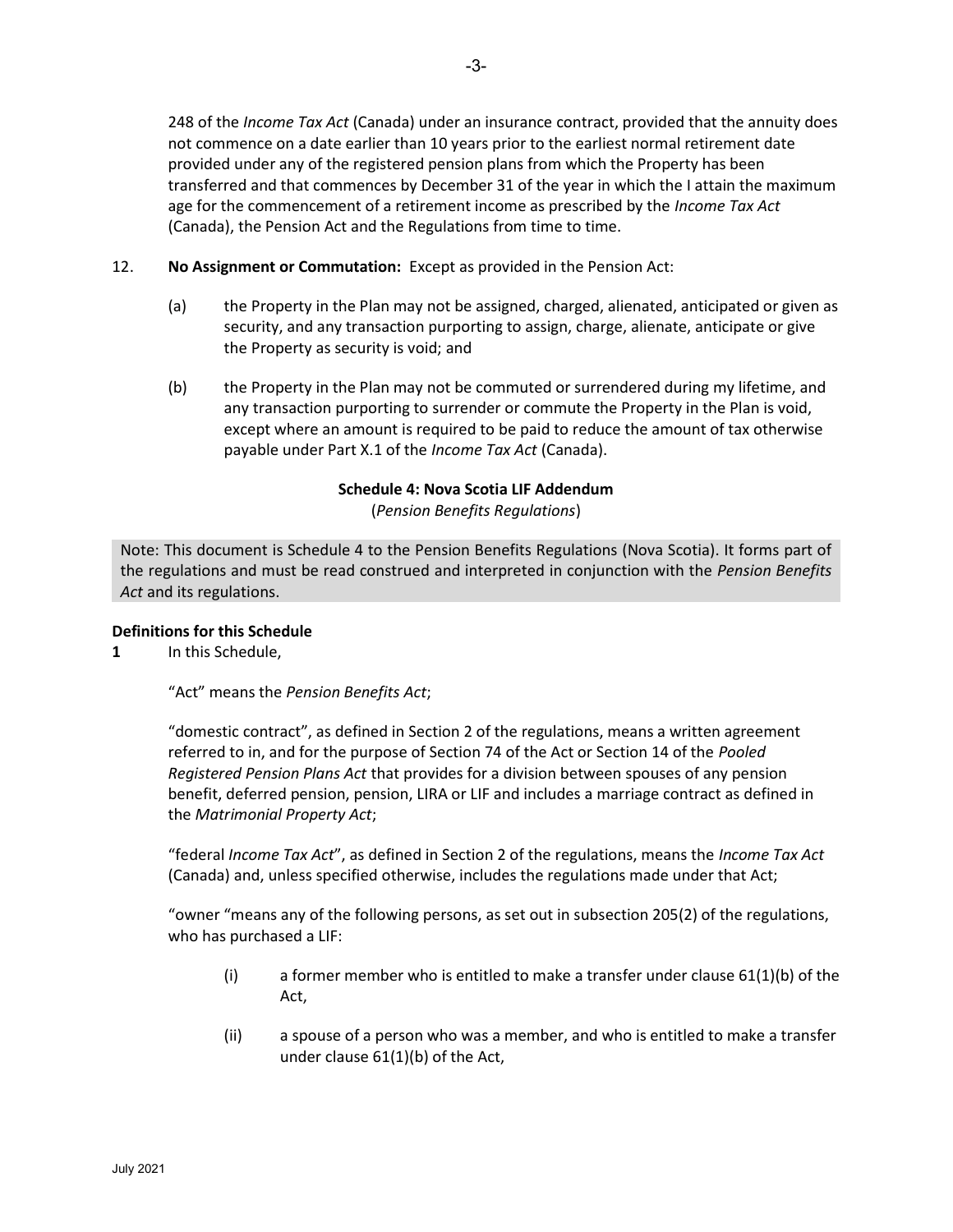- (iii) a person who has previously transferred an amount under clause  $61(1)(b)$  of the Act into a LIRA or LIF,
- (iv) a person who has previously transferred an amount into a LIF as a result of a division of any pension benefit, deferred pension or pension under Section 74 of the Act,
- (v) a spouse who is entitled to transfer a lump sum as a result of a division of any pension benefit, deferred pension or pension under Section 74 of the Act,
- (vi) if the funds in the account of a pooled registered pension plan are used for the purchase, a person who transfers the amount in accordance with the Pooled Registered Pension Plans Act and the Pooled Registered Pension Plans Regulations;

"regulations" means the Pension Benefits Regulations made under the Act;

"spouse", as defined in the Act, means either of 2 persons who

- (i) are married to each other,
- (ii) are married to each other by a marriage that is voidable and has not been annulled by a declaration of nullity,
- (iii) have gone through a form of marriage with each other, in good faith, that is void and are cohabiting or, if they have ceased to cohabit, have cohabited within the 12-month period immediately preceding the date of entitlement, and
- (iv) are domestic partners within the meaning of Section 52 of the Vital Statistics Act, or
- (v) not being married to each other, are cohabiting in a conjugal relationship with each other, and have done so continuously for at least
	- (A) 3 years, if either of them is married, or
	- (B) 1 year, if neither of them is married;

"temporary income" means income payments from a LIF that, in accordance with Section 9 of this Schedule, are paid to an owner before they turn 65 years old;

"Superintendent" means the Superintendent of Pensions, as defined in the Act.

#### Fiscal year of LIFs

- 2 (1) In this Schedule, "fiscal year" means the fiscal year of a LIF.
	- (2) A fiscal year must end on December 31 and must not be longer than 12 months.

#### Reference rate criteria

3 A reference rate in this Schedule for a fiscal year must meet all of the following criteria: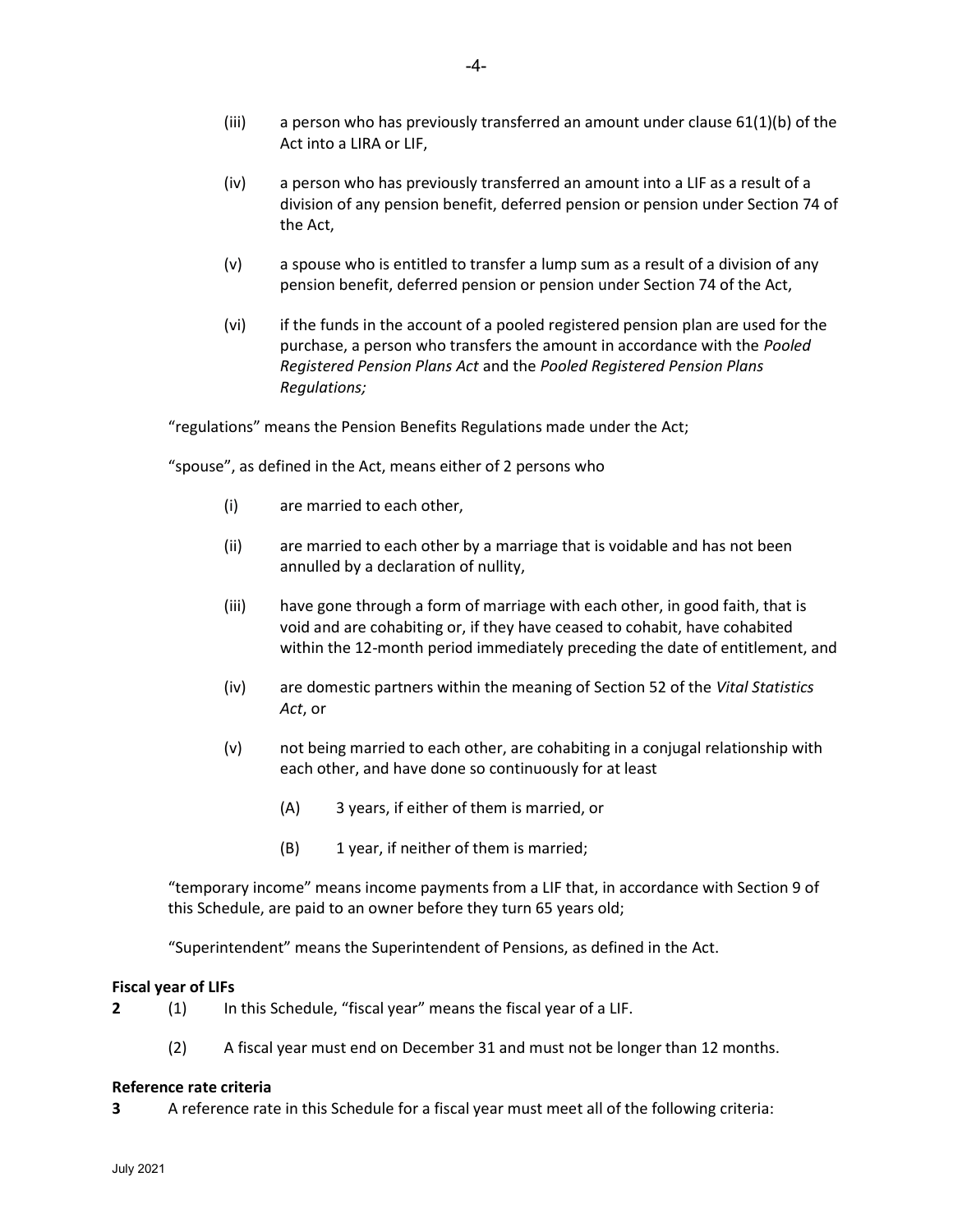-5-

- (a) it must be based on the month-end nominal rate of interest earned on long-term bonds issued by the Government of Canada for November of the year immediately before the beginning of the fiscal year, as compiled by Statistics Canada and published in the Bank of Canada Review as CANSIM Series V122487, with the following adjustments applied successively to that nominal rate:
	- (i) an increase of 0.5%,
	- (ii) the conversion of the increased rate, based on interest compounded semi-annually, to an effective annual rate of interest,
	- (iii) the rounding of the effective interest rate to the nearest multiple of 0.5%;
- (b) it must not be less than 6%.

# Note Re Requirements of the Pension Benefits Act and Regulations and the Pooled Registered Pension Plans Act and its Regulations

# Prohibitions on transactions from Section 91 of Act

Under Section 91 of the Act and Section 12 of the Pooled Registered Pension Plans Act, money held in a LIF must not be commuted or surrendered in whole or in part except as permitted by this Schedule and the regulations including, without limiting the generality of the foregoing, the following Sections of the regulations:

- Sections 211 through 230, respecting withdrawal in circumstances of financial hardship
- Section 231, respecting withdrawal in circumstances of considerably shortened life expectancy
- Section 232, respecting withdrawal in circumstances of non-residency
- Section 233, respecting withdrawal of small amounts at age 65
- Section 198, respecting the transfer of an excess amount, as defined in that Section.

Pursuant to subsection 91(2) of the Act, and subsection 12(2) of the Pooled Registered Retirement Savings Plan Act, any transaction that contravenes Section 91 of the Act or Section 12 of the Pooled Registered Retirement Savings Plan Act, is void.

#### Values of assets in LIFs subject to division

The value of the assets in a LIF is subject to division in accordance with all of the following:

- an order of the Supreme Court of Nova Scotia that provides for the division of a pension benefit, deferred pension or pension under Section 74 of the Act, or a division of the funds in a pooled registered pension plan account under Section 14 of the Pooled Registered Retirement Savings Plans Act
- a domestic contract that provides for the division of a pension benefit, deferred pension or pension under Section 74 of the Act, or a division of the funds in a pooled registered pension plan account under Section 14 of the Pooled Registered Retirement Savings Plans Act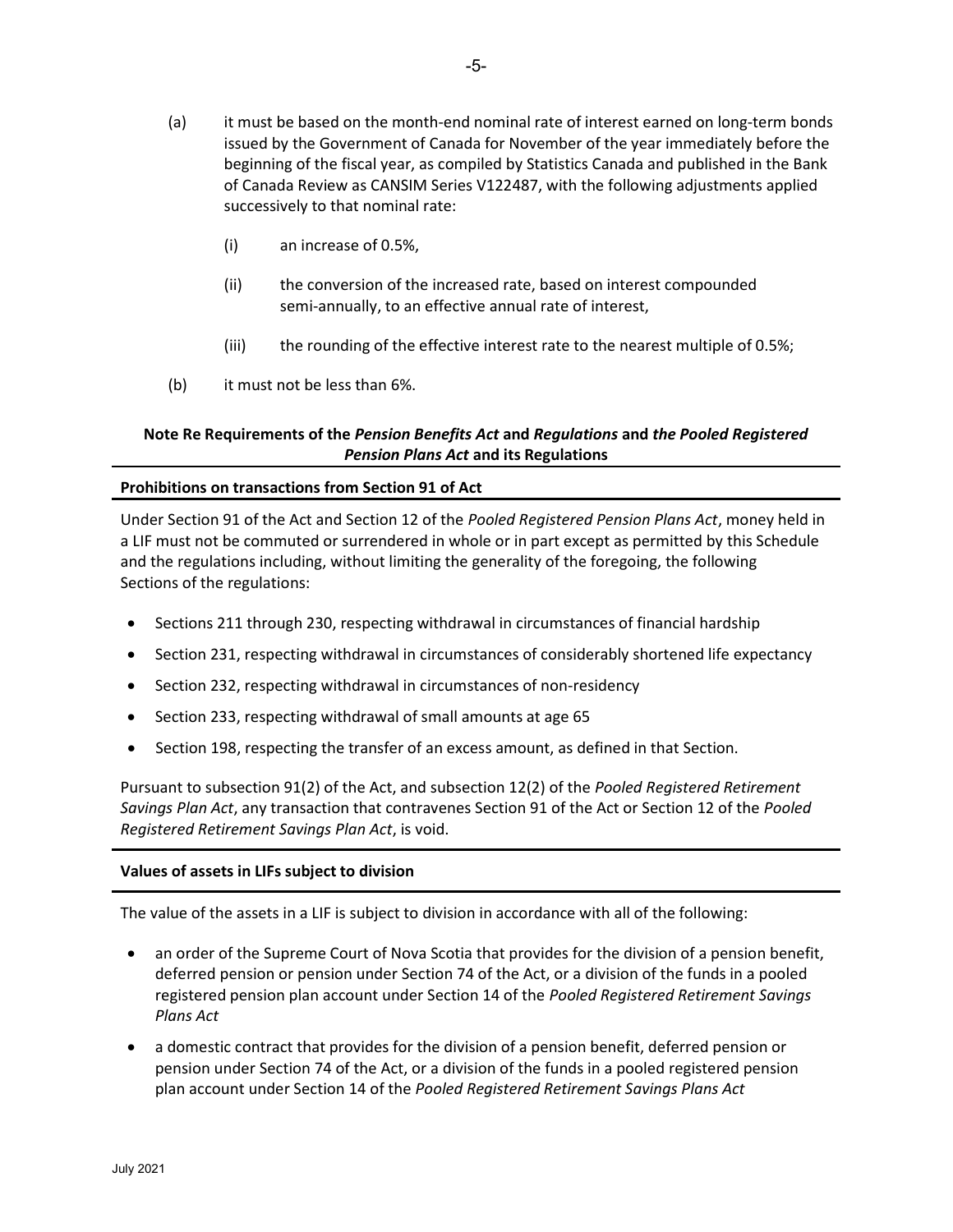# the regulations

#### Money held in LIFs

The following requirements are set out in the Pension Benefits Act and are applicable to LIFs governed by this Schedule:

- Money held in a LIF must not be assigned, charged, or given as security except as permitted by subsection 88(3) of the Act, Section 90 of the Act, subsection 12(3) of the Pooled Registered Retirement Savings Plans Act or Section 13 of the Pooled Registered Retirement Savings Plans Act, and any transaction purporting to assign, charge, anticipate or give the money in the LIF as security is void.
- Money held in a LIF is exempt from execution, seizure or attachment except for the purpose of enforcing a maintenance order as permitted by Section 90 of the Act or Section 13 of the Pooled Registered Retirement Savings Plans Act.

#### Periodic payments of income out of LIFs

- 4 (1) An owner must be paid an income from their LIF, the amount of which may vary, annually.
	- (2) Income payments from a LIF must begin no earlier than
		- (a) the earliest date that the owner would have been entitled to receive a pension under any pension plan from which the money was transferred; or
		- (b) if all of the money in a LIF is derived from sources other than a pension benefit provided in respect of any employment of the owner, the date the owner turns 55 years old.
	- (3) Income payments from a LIF must begin no later than the end of a LIF's 2nd fiscal year.

#### Amount of income payments from LIFs

- 5 (1) Subject to the minimum amount in Section 6 of this Schedule, an owner of a LIF must establish the amount of income to be paid during each fiscal year at the beginning of the fiscal year and after they have received the information required by Section 14 of this Schedule.
	- (2) Except as provided in subsection (5), an owner of a LIF must notify the financial institution providing the LIF of the amount to be paid out of the LIF each year and any owner who does not do so is deemed to have selected the minimum amount determined under Section 6 of this Schedule.
	- (3) The owner's notice required by subsection (2) must be given either
		- (a) except as provided in subsection (5), at the beginning of the fiscal year;
		- (b) at a time agreed to by the financial institution providing the LIF.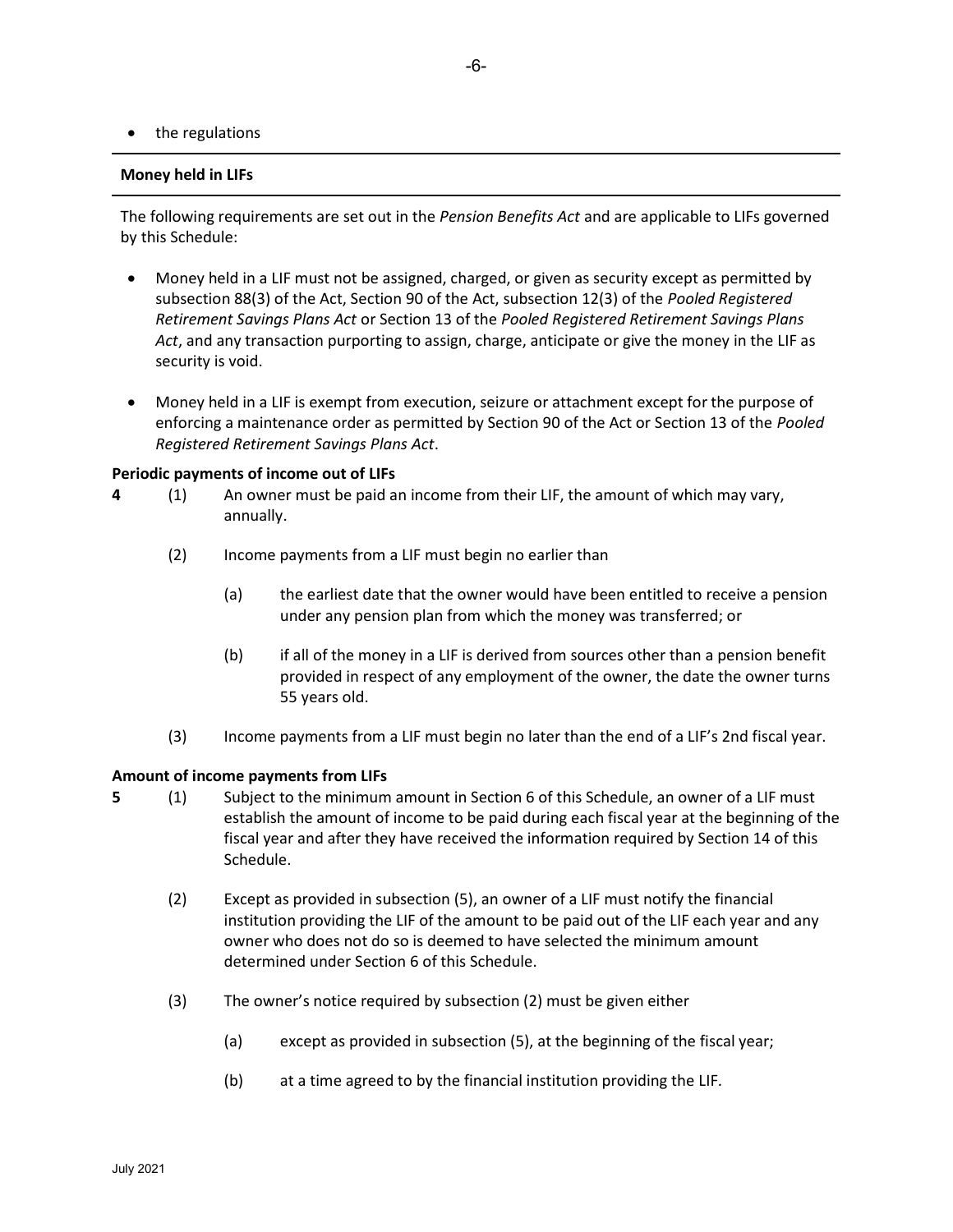- (4) The owner's notice required by subsection (2) expires at the end of the fiscal year to which it relates.
- (5) If a financial institution providing a LIF guarantees the rate of return of the LIF over a period that is greater than I year, the period must end at the end of a fiscal year and the owner may establish the amount of income to be paid during the period at the beginning of the period.

# Minimum annual LIF withdrawal

- 6 (1) The amount of income that is paid out of a LIF during a fiscal year must not be less than the minimum amount prescribed for a registered retirement income fund by the federal Income Tax Act, determined on the basis of the owner's age or the age of the owner's spouse if the spouse is younger than the owner.
	- (2) Despite Sections 7, 8, 10, 11 and 12 of this Schedule, if the minimum amount specified by subsection (1) is greater than the maximum amount determined under those Sections for a fiscal year, then the minimum amount under subsection (1) must be paid out of the LIF during the fiscal year.

# Pro-rating amount of withdrawal if initial fiscal year less than 12 months

7 If the initial fiscal year is less than 12 months long, the maximum amount determined under Sections 8, 10, 11 and 12 of this Schedule must be adjusted in proportion to the number of months in that fiscal year divided by 12, with any part of an incomplete month counting as 1 month.

# Maximum annual life income from LIF that does not provide for temporary income

8 The maximum annual amount of life income to be paid each year from a LIF from which no temporary income is paid is determined by the following formula:

maximum payable  $=$  F  $\times$  B

in which

- F = is the factor in Schedule 5: Life Income Fund Factor F that corresponds to the reference rate for the fiscal year and the owner's age at the end of the previous year
- B = the balance of the LIF at the beginning of the fiscal year, increased by any money transferred to the LIF alter the beginning of that fiscal year and reduced by any money transferred from another LIF, to the LIF, in the same year.

#### Withdrawal of temporary income from LIFs

- 9 (1) A LIF may provide that the owner is entitled to temporary income in accordance with this Section and Sections 10 and 11 of this Schedule.
	- (2) An owner of a LIF from which temporary income may be paid who is at least 54 years old but under 65 years old at the end of the calendar year before the date they apply, may apply in an approved form to the financial institution that provides a LIF for payment of temporary income from the LIF.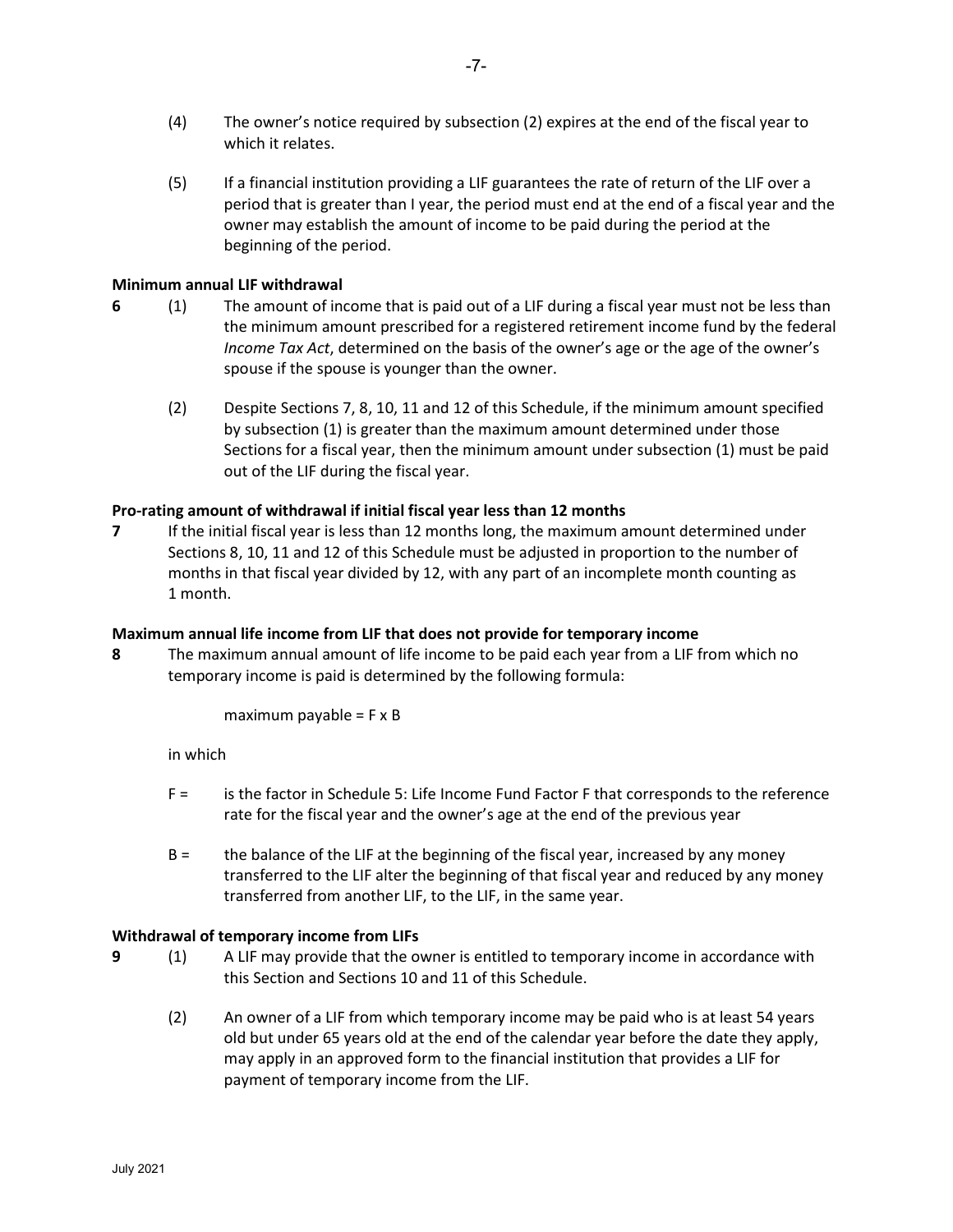- (3) Temporary income must not be paid under a LIT
	- (a) before the owner is 55 years old; and
	- (b) after the end of the year in which the owner turns 65 years old.
- (4) Temporary income is not payable if any portion of a payment out of a LIF is transferred to a registered retirement savings plan or a registered retirement income fund.

#### Maximum temporary income for fiscal year

- 10 (1) Except as provided in subsection (2), the maximum temporary income that may be paid during a fiscal year out of a LIF from which temporary income may be paid must be the lesser of the following amounts:
	- (a) the amount calculated by the following formula:

(50% of the YMPE) - T

#### in which

| YMPE = | the Year's Maximum Pensionable Earnings for the fiscal year      |
|--------|------------------------------------------------------------------|
| T =    | the total of bridging benefits and other periodic income paid to |

- the total of bridging benefits and other periodic income paid to the owner from a pension plan or annuity or from temporary income from other LIFs for that fiscal year;
- (b) the amount calculated by the following formula:

F x B x D

#### in which

| $F =$ | is the factor in Schedule 5: Life Income Fund-Factor F that   |
|-------|---------------------------------------------------------------|
|       | corresponds to the reference rate for the fiscal year and the |
|       | owner's age at the end of the previous year                   |

- B = the balance of the LIF at the beginning of the fiscal year, increased by any money transferred to the LIF after the beginning of that fiscal year and reduced by any money transferred from another LIF, to the LIF, in the same year
- D = the factor in Schedule 6: Life Income Fund-Temporary Income Factor D that corresponds to the owner's age at the end of the previous fiscal year.
- (2) If the amount determined under clause  $(1)(b)$  is less than 50% of the Year's Maximum Pensionable Earnings, then the maximum temporary income paid out of a LIF during a fiscal year must be the lesser of the following amounts:
	- (a) the amount calculated under clause  $(1)(a)$ ;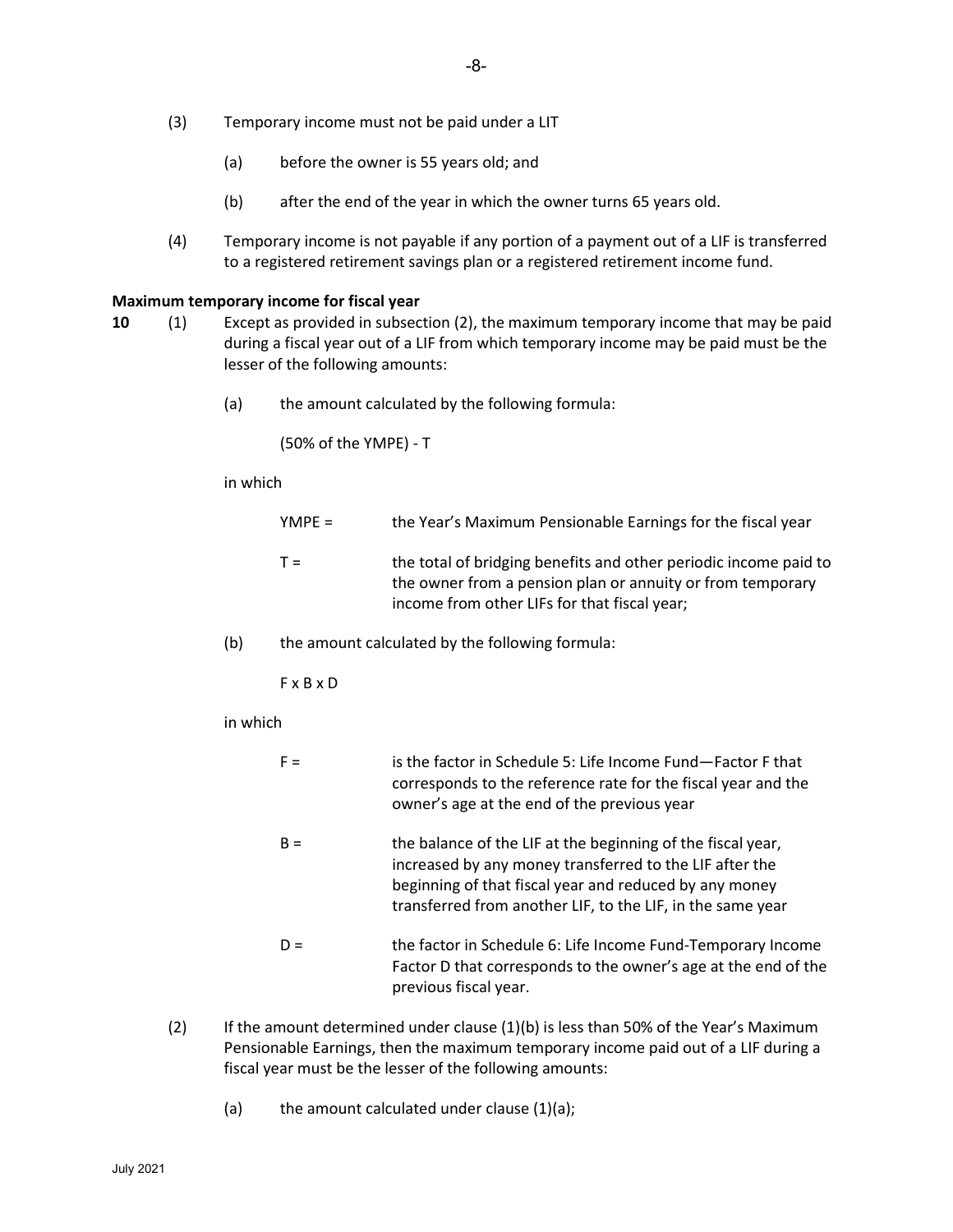(b) the balance of the LIF at the beginning of the fiscal year, increased by any money transferred to the LIF after the beginning of that fiscal year and reduced by any money transferred from another LIF to the LIF in the same year.

# Maximum life income withdrawal from LIFs

11 The maximum life income to be paid from a LIF from which a temporary income is paid is determined by the following formula, provided that the maximum must not be less than zero:

maximum payable =  $(F \times B) - (Y \div D)$ 

in which

- F = the factor in Schedule 5: Life Income Fund--Factor F that corresponds to the reference rate for the fiscal year and the owner's age at the end of the previous year
- B = the balance of the LIF at the beginning of the fiscal year, increased by any money transferred to the LIF after the beginning of that fiscal year and reduced by any money transferred from another LIF, to the LIF, in the same year
- Y = the maximum annual temporary income determined under Section 10 of this Schedule
- D = the factor in Schedule 6: Life Income Fund—Temporary Income Factor D that corresponds to the owner's age at the end of the previous year.

# Maximum annual income payable if financial institution guarantees rate of return of LIFs

- 12 (1) If a financial institution that provides a LIF guarantees the rate of return of the LIF over a period greater than 1 year and the owner establishes the amount of income to be paid during that period, the maximum income that may be paid during each of the fiscal years during the period must be determined at the beginning of each fiscal year in the period in accordance with this Section.
	- (2) For each year after the initial fiscal year, the maximum income to be paid for the fiscal year under a LIF described in subsection (1) is equal to the lesser of the following amounts:
		- (a) the balance of the LIF at the time of payment in that year;
		- (b) the amount determined by the following formula:

maximum income =  $(I \times B) \div RB$ 

in which

- $I =$  the maximum income determined for the initial fiscal year under Section 11 of this Schedule
- B = the balance of the LIF at the beginning of the fiscal year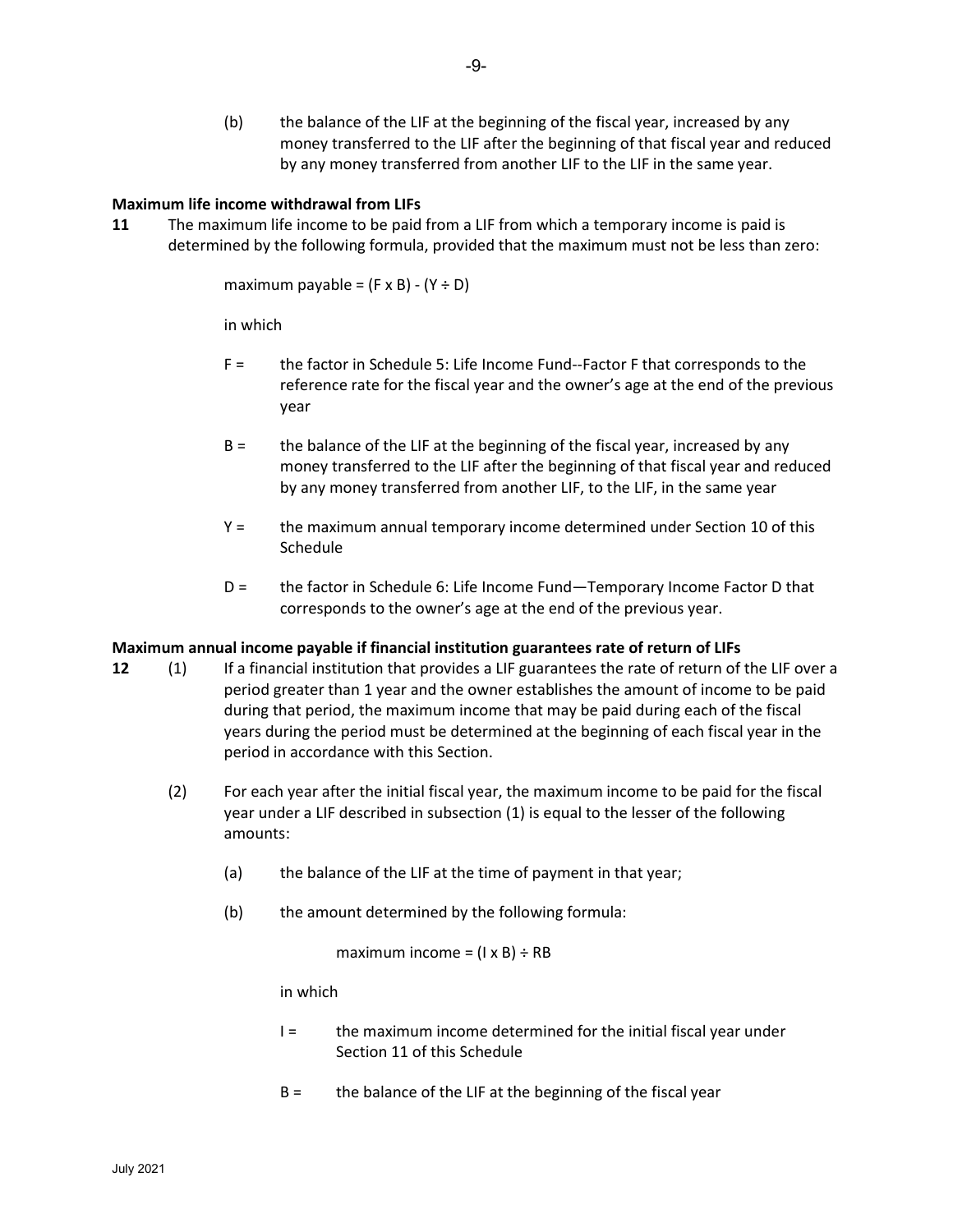- RB = the reference balance determined at January 1 of the year as calculated under subsection (3).
- (3) For the formula in clause (2)(b), the reference balance ("RB") must be calculated by the following formula:

 $RB = (PRB - I) + ((PRB - I) \times RR/100)$ 

in which

- PRB the reference balance
	- (i) at the beginning of the previous year, or
	- (ii) for the 2nd year of the period, the LIF balance at the beginning of the  $1<sup>st</sup>$ year of the period
- I = the maximum income determined for the initial fiscal year
- RR = the reference rate for the year, if the fiscal year is one of the first 16 fiscal years of the LIF, or by 6% for any other year.

# Income in excess of maximum

13 If income paid to an owner under a LIF during a fiscal year exceeds the maximum that may be paid, the balance of the LIF must not be reduced by the excess unless the payment is attributable to incorrect information provided by the owner.

# Information to be provided annually by financial institution

- 14 At the beginning of each fiscal year, a financial institution providing a LIF must provide all of the following information to an owner about their LIF:
	- (a) with respect to the previous fiscal year:
		- (i) the sums deposited,
		- (ii) any accumulated investment earnings including any unrealized capital gains or losses,
		- (iii) the payments made out of the LIF,
		- (iv) any withdrawals from the LIF made under the following circumstances, in accordance with Sections 211 to 230 of the regulations:a mortgage default circumstance, as defined in clause 212(1)(a) of the regulations,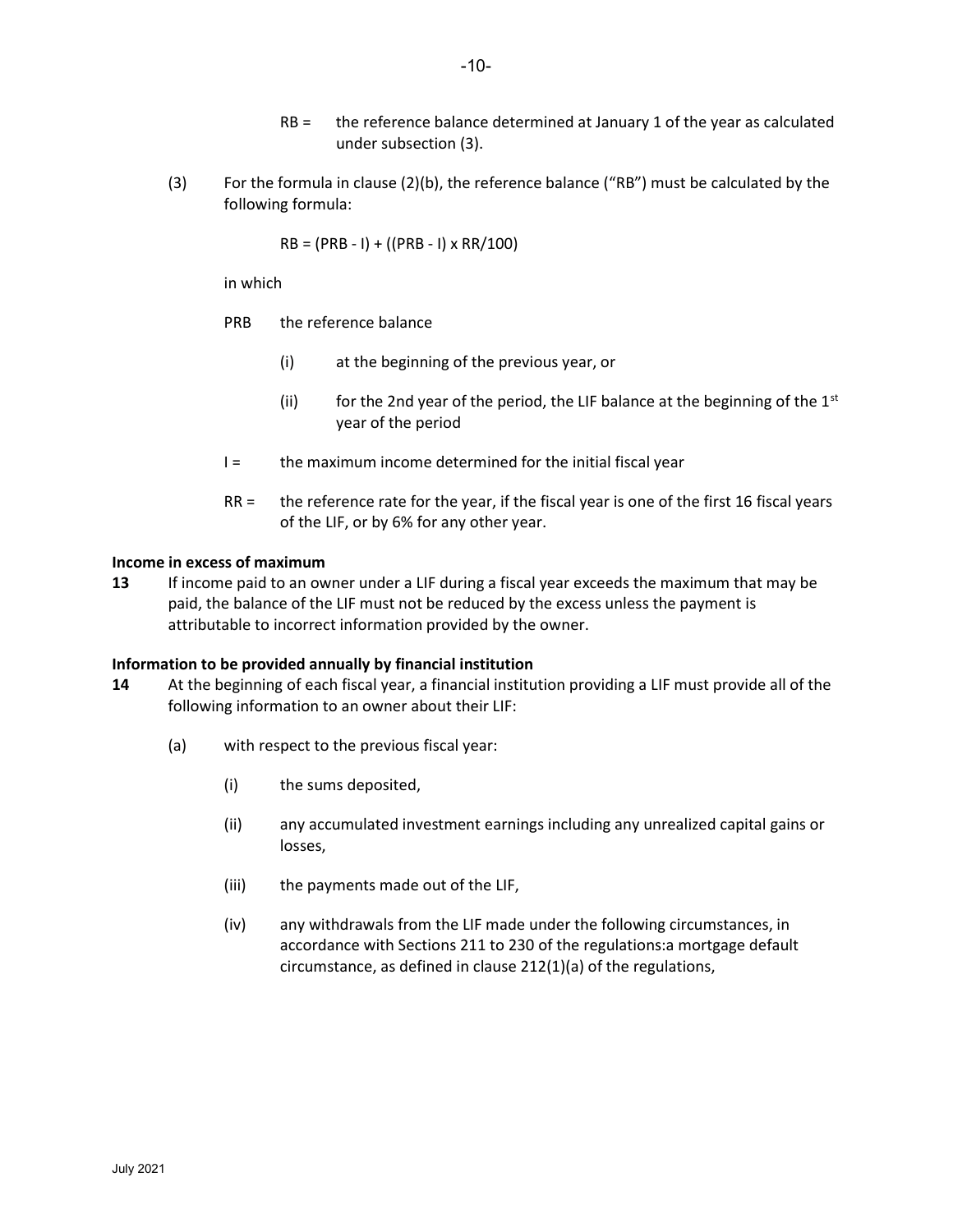- (A) a medical expense circumstance, as defined in clause 212(1)(b) of the regulations,
- $(B)$  a rental default circumstance, as defined in clause 212(1)(c) of the regulations,
- (C) a reduced income circumstance, as defined in clause 212(1)(d) of the regulations,
- (v) any transfers made out of the LIF,
- (vi) the fees charged against the LIF;
- (b) the value of the assets in the LIF at the beginning of the fiscal year;
- (c) the minimum amount that must be paid out as income to the owner during the current fiscal year;
- (d) the maximum amount that may be paid out as income to the owner during the current fiscal year;
- (e) for a LIF that provides for temporary income, and the owner was at least 54 years old but under 65 years old at the end of the previous year,
	- (i) how the owner may apply for temporary income to be paid to them after they turn 55 years old, and
	- (ii) a statement that payment of temporary income will reduce the income that would otherwise be paid to the owner after age 65;
- (f) a statement that the maximum amount of income that may be paid to the owner during the fiscal year will not be increased if assets held in another LIF during the year are transferred to the LIF;
- $(g)$  if the beginning of the fiscal year is later than the beginning of the calendar year, a statement as to whether any sums deposited were held in another LIF during the year, and the amount of those deposits;
- (h) a statement that if the owner wishes to transfer the balance of the LIF, in whole or in part, and still receive the income determined for the fiscal year from the LIF, then an amount must be retained in the LIF that is at least equal to the difference between the income determined for the fiscal year and the income already received from the LIF since the beginning of the fiscal year;
- (i) a statement that if the owner dies before the balance in the LIF is used to purchase a life annuity contract or is transferred under Section 15 of this Schedule, then the financial institution must provide the owner's spouse or beneficiary or the personal representative of their estate with the information in clauses (a) and (b), determined as of the date the owner died;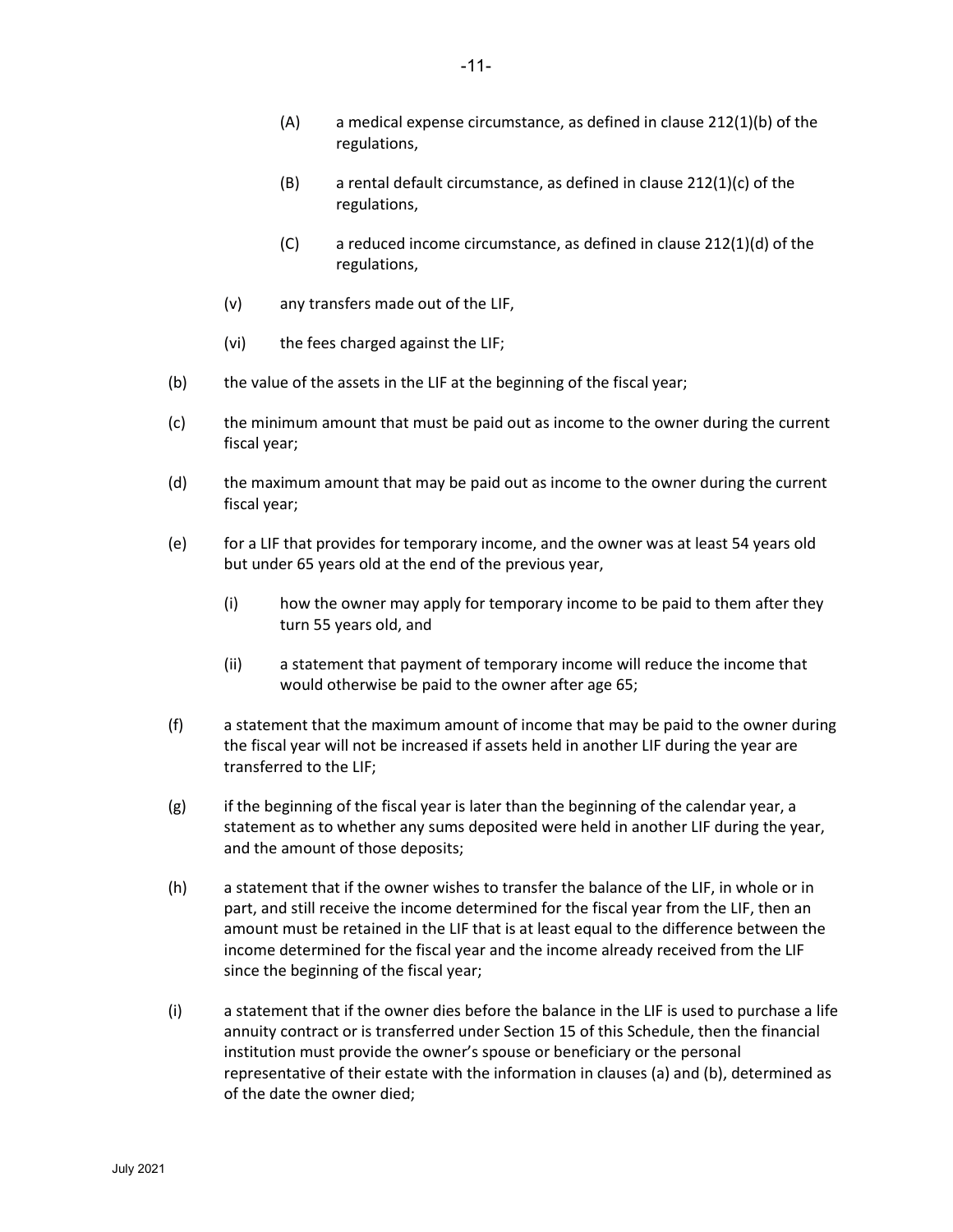- (j) a statement that if the balance of the LIF is transferred to another financial institution or used to purchase a life annuity, then the financial institution must provide the owner the information in clauses (a) and (b), determined as of the date of the transfer or annuity purchase;
- (k) a statement that if the balance of the LIF is transferred to another financial institution or used to purchase a life annuity, then the financial institution must comply with Section 209 of the regulations, in accordance with subsection 15(6) of this Schedule.

# Transferring assets from LIFs

- 15 (1) An owner of a LIF may transfer all or part of the assets in the LIF as follows:
	- (a) to either of the following:
		- (i) another LIF;
		- (ii) a LIRA held by another financial institution, if permitted under the federal Income Tax Act;
	- (b) to purchase an immediate life annuity; or
	- $(c)$  for an owner who is a member or former member of a pension plan for variable pension benefits, to the owner's variable benefits in accordance with Section 150 of the regulations, if the transfer is permitted by the plan.
	- (2) The date of a transfer under subsection (1) must not be later than 30 days after the owner requests it, unless any of the following apply:
		- (a) the financial institution providing the LIRA does not have all the information necessary to complete the transaction, in which case the 30-day period begins to run from the date the financial institution has all the necessary information;
		- (b) the transfer is in respect of assets held as securities whose term of investment extends beyond the 30-day period, in which case the 30-day period begins to run from the date the term of investment expires.
	- (3) If assets in a LIF consist of identifiable and transferable securities, the financial institution providing the LIF may transfer the securities with the consent of the owner.
	- (4) If assets held in a LIF are transferred to another LIF at any time in the current fiscal year, the maximum amount of income that may be paid to the owner of the LIF must not be increased.
	- (5) A financial institution providing a LIF must advise the financial institution to which the assets of the LIF are transferred
		- (a) that the assets were held in a LIF in the current year; and
		- (b) whether the assets were determined in a manner that differentiated on the basis of sex.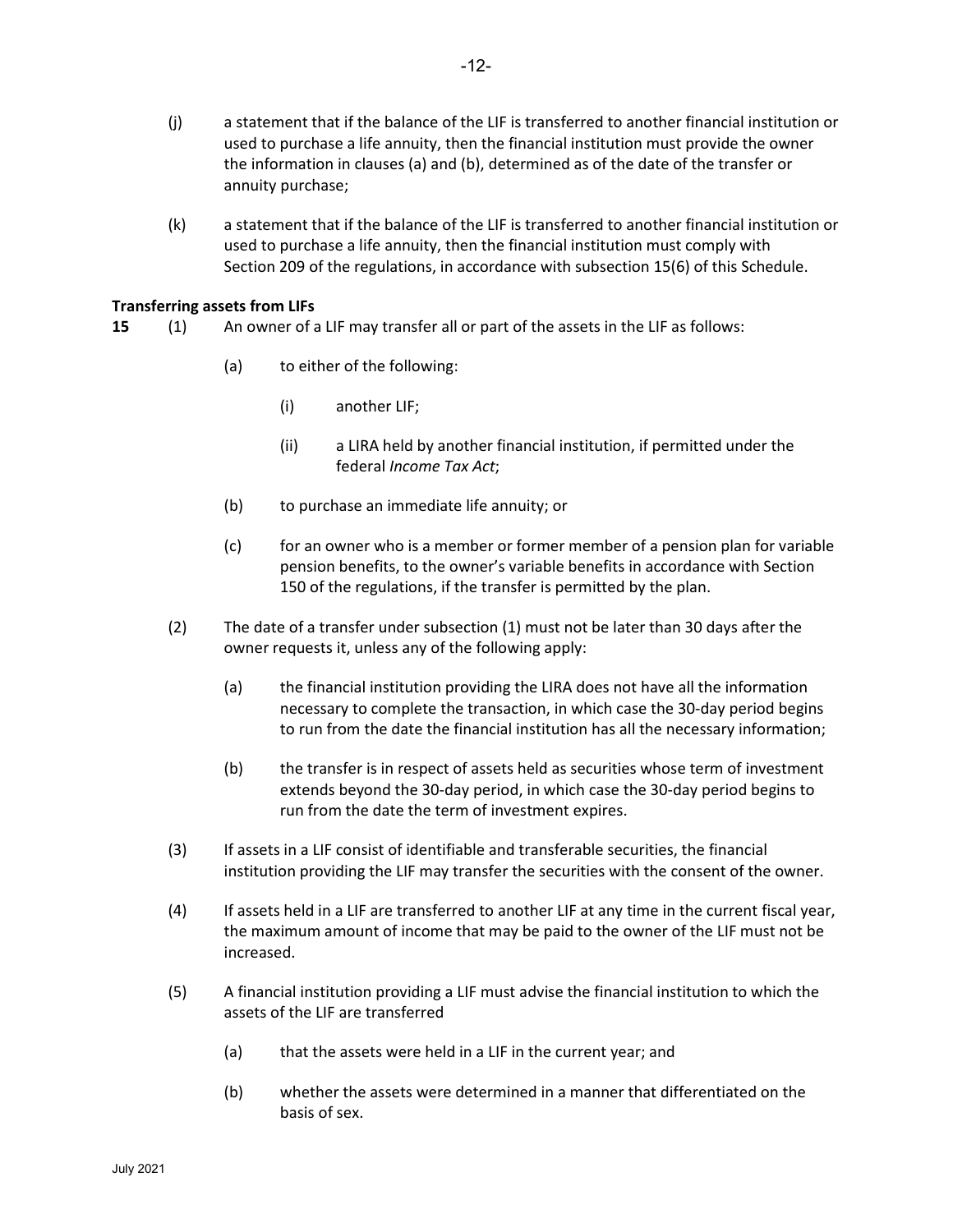(6) If the balance of a LIF is transferred to another financial institution or used to purchase a life annuity, the financial institution providing the LIF must comply with Section 209 of the regulations.

# Information to be provided by financial institution on transfer of balance of LIFs

16 If the balance of the LIF is transferred to another financial institution or used to purchase a life annuity, the financial institution making the transfer must provide the owner with all of the information required to be provided annually under clauses 14(a) to (h) of this Schedule, determined as of the date of the transfer or annuity purchase.

# Information to be provided upon transfer of additional amounts to LIFs

- 17 No later than 30 days after the date that money in locked-in funds that has not been held in a LIF at any time in the current year is transferred to a LIF, the financial institution providing the LIF must provide the owner with all of the following information:
	- (a) the information required to be provided annually under clauses  $14(a)$  to (f) of this Schedule, determined as of the date of the transfer;
	- (b) the balance of the LIF used to determine the maximum amount that may be paid to the owner as income during the fiscal year.

#### Death benefits

- 18 (1) If the owner of a LIF dies, the following are entitled to receive a benefit equal to the value of the assets in the LIF, subject to subsection (4) and (5):
	- (a) the owner's spouse;
	- (b) if there is no spouse or if the spouse is otherwise disentitled under subsection (4) or (5), the owner's named beneficiary;
	- (c) if there is no named beneficiary, the personal representative of the owner's estate.
	- (2) For the purposes of subsection (1), a determination as to whether an owner of a LIF has a spouse must be made as of the date the owner dies.
	- (3) For the purposes of subsection (1), the value of the assets in a LIF includes all accumulated investment earnings, including any unrealized capital gains and losses, of the LIF from the date of death until the date of payment.
	- (4) A spouse is not entitled to receive the value of the assets in the LIF under clause  $(1)(a)$  if the owner of the LIF was not
		- (a) a member or former member of a pension plan from which the assets were transferred, directly or indirectly, to purchase the LIF, or
		- (b) a member of a pooled registered pension plan from which the assets were transferred, directly or indirectly, to purchase the LIF,